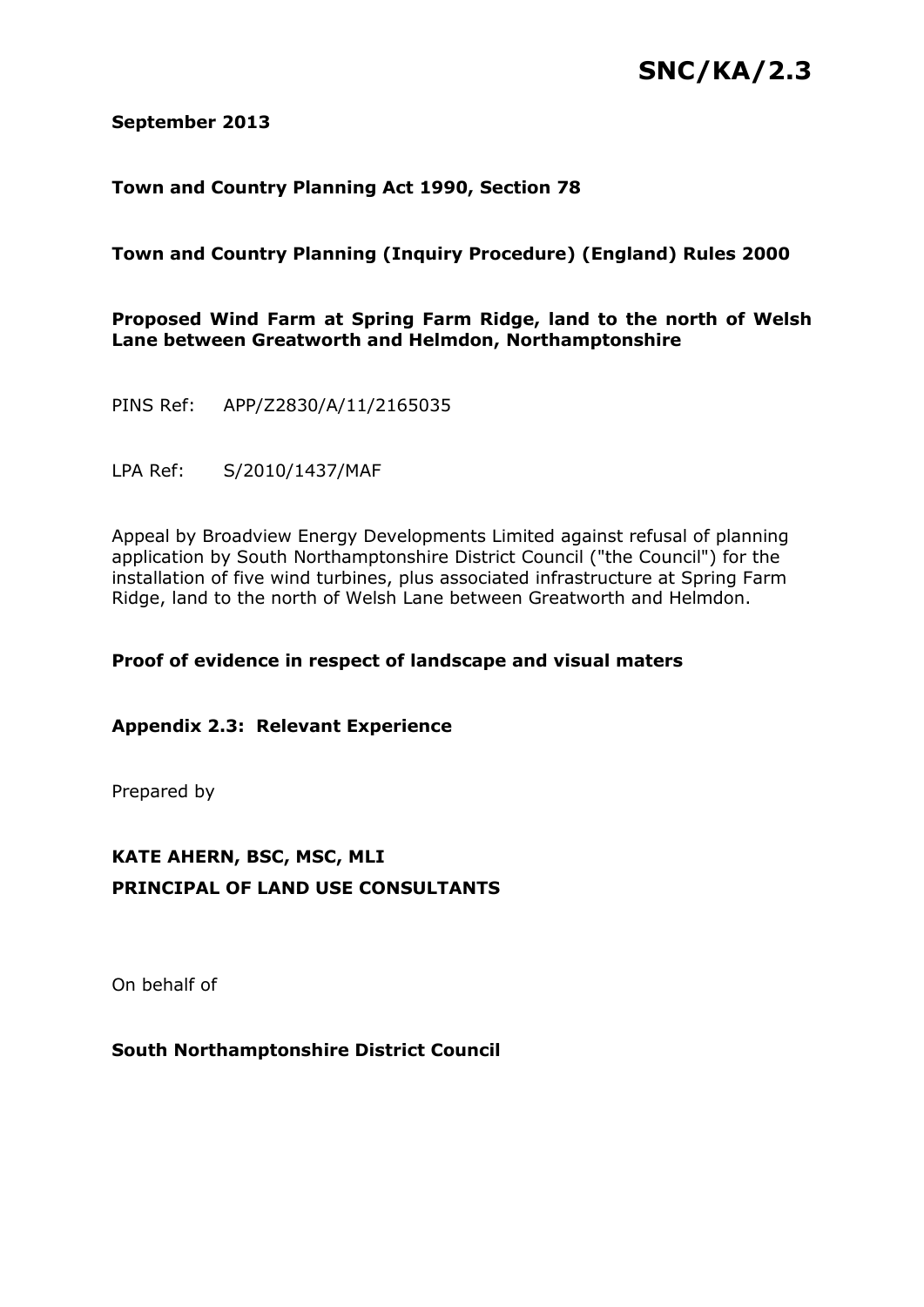#### **1. THE WITNESS - RELEVANT EXPERIENCE**

#### **Introduction**

- 1.1. My name is Kate Ahern. I am a Principal of Land Use Consultants (LUC) based in LUC's London office. LUC is a multi-disciplinary Environmental Consultancy embracing the core disciplines of Landscape Architecture, Urban Design, Planning, Ecology, Landscape Planning and Management. LUC has offices in London, Glasgow, Bristol and Edinburgh. The company is a '*Registered Assessor'* with the Institute of Environmental Management and Assessment (IEMA). There are currently 37 practices worldwide with Registered Assessor status.
- 1.2. I joined LUC in January 1988, became Associate in 1995 and a Principal of the practice in 2001.
- 1.3. My professional qualifications are BSc (Hons) Geography, MSc Landscape, Ecology, Design and Management. I am a Member of the Landscape Institute (Management) (MLI).
- 1.4. My experience in Landscape Planning covers a wide range of projects. I have worked on projects at a range of scales and complexities, for both public and private sectors.

#### **Landscape Character and Sensitivity**

- 1.5. I have recently co-authored the revision of the national *Guidance on Landscape Character Assessment* on behalf of Natural England, Scottish Natural Heritage and the Countryside Council for Wales. This included a new Topic Paper on *Understanding Landscape Sensitivity*. The new guidance was developed through wide consultation and discussion with agencies, organisations and individuals with an interest in landscape character. The revised guidance will be issued by Natural England.
- 1.6. I have extensive practical experience in producing landscape character assessments across all types of landscape and scales including protected landscapes, national and regional character assessment, county and district studies and site based schemes. My experience spans rural landscapes, townscapes and seascapes. I have prepared a large number of landscape sensitivity studies for diverse types of change including residential development, transport infrastructure, renewable energy schemes including tidal stream, solar array and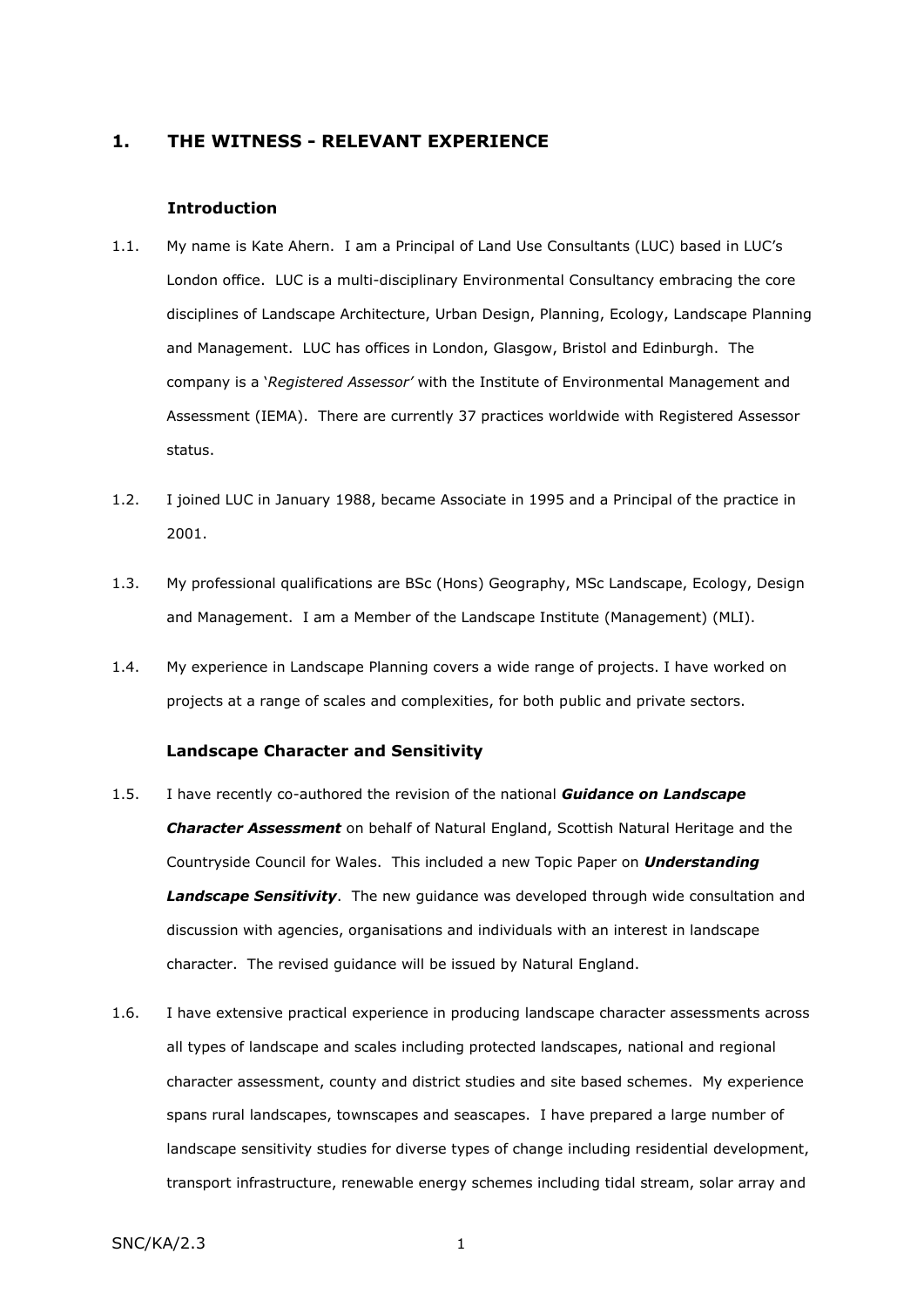wind turbine scheme. I prepared one of the first studies looking at landscape sensitivity to wind turbine development for King's Lynn Borough and Breckland District Councils in 2003. This won a Landscape Institute Award, 2004, in the Strategic Planning category. My recent study of the sensitivity of the coastal landscapes of Wales to tidal stream energy won the 2011 strategic planning award. The focus of all of this work has been on using an understanding of landscape character to help guide and manage change, and support the development of renewable energy technologies in appropriate locations.

#### **Landscape and Visual Impact Assessment Experience**

- 1.7. My experience of characterisation has been applied in a wide range of LVIA. I have particular expertise in reviewing LVIA for wind farms on behalf of local authorities and statutory agencies and have undertaken numerous assessments for North Cornwall District Council, South Northamptonshire, East Northamptonshire and Natural England. I have also been involved in the preparation of LVIA for a wide range of schemes including transport infrastructure and institutional developments. I have recently prepared baseline landscape sensitivity work in relation to the proposed High Speed 2 Rail link for four local authorities. I am currently working with the National Trust and HS2 to seek appropriate design and mitigation along the route in relation to highly valued landscapes. I have prepared a number of proofs of evidence. I recently acted as landscape expert witness for the Catshead Wood/Barnwell Manor Wind Turbine Appeal (App/G2815/A/11/2156757).
- 1.8. This year I was appointed by Natural England to provide all their advice on the landscape/seascape and visual impact off offshore developments. I am currently reviewing the ES and contributing to consultation with developers (formal and informal) the written representations and hearings in relation to Atlantic Array (Bristol Channel), Navitus and Rampion wind farms (English Channel). For the last two years I have acted as a special advisor to the National Trust, working with HS2 to assess the impact of HS2 on the landscape and setting of key National Trust properties and devise realistic mitigation measures.
- 1.9. I have been leader of the Landscape Planning Business Unit at LUC. This unit undertakes a wide body of work in relation to wind turbines. This includes strategic advice to national agencies, for example contribution to Natural England's Guidance 'Making Space for